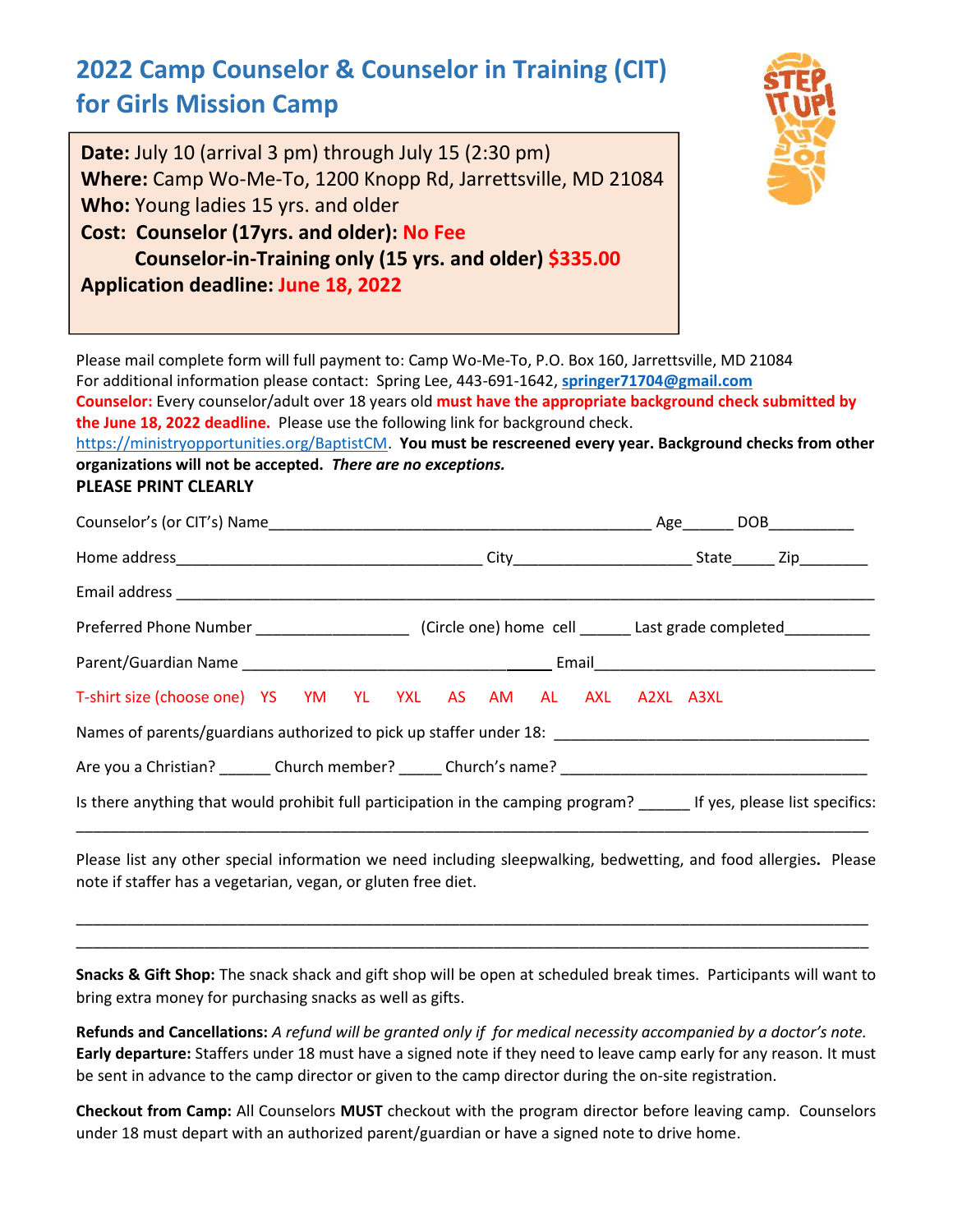#### **Personal Medical Information**

| Please attach a copy of the FRONT and BACK of your insurance card. Insurance information required for Camp |  |
|------------------------------------------------------------------------------------------------------------|--|
| admission.                                                                                                 |  |

\_\_\_\_\_\_\_\_\_\_\_\_\_\_\_\_\_\_\_\_\_\_\_\_\_\_\_\_\_\_\_\_\_\_\_\_\_\_\_\_\_\_\_\_\_\_\_\_\_\_\_\_\_\_\_\_\_\_\_\_\_\_\_\_\_\_\_\_\_\_\_\_\_\_\_\_\_\_\_\_

|  | Counselor's (or CIT's) Name |  |
|--|-----------------------------|--|
|--|-----------------------------|--|

|                               |                                                                                                                      |  |                              | List any medical difficulties for which staffer is currently being treated: __________________________________                                                                                                                        |
|-------------------------------|----------------------------------------------------------------------------------------------------------------------|--|------------------------------|---------------------------------------------------------------------------------------------------------------------------------------------------------------------------------------------------------------------------------------|
|                               |                                                                                                                      |  |                              | Check and give dates for conditions which the staffer has experienced. asthma ________ seizures ____________                                                                                                                          |
|                               | ear infections ___________ hay fever ____________ diabetes ___________ dizziness ___________ tetanus shot __________ |  |                              |                                                                                                                                                                                                                                       |
|                               |                                                                                                                      |  |                              | <b>Current medications:</b> Fill out attached staffer's medication form and send with registration. If no medication is<br>needed, please sign the Authorization for Swimming at the bottom of the form and return with registration. |
| <b>Emergency contacts:</b>    |                                                                                                                      |  |                              |                                                                                                                                                                                                                                       |
|                               |                                                                                                                      |  |                              |                                                                                                                                                                                                                                       |
|                               |                                                                                                                      |  |                              |                                                                                                                                                                                                                                       |
|                               |                                                                                                                      |  |                              |                                                                                                                                                                                                                                       |
|                               |                                                                                                                      |  |                              | Permission for treatment (if under 18). If my child becomes sick while attending any camp function, I give<br>permission for the camp's health/safety representative to issue the following non-prescription medications:             |
| ___ Acetaminophen (Tylenol)   |                                                                                                                      |  | ___ Antihistamine (Benadryl) |                                                                                                                                                                                                                                       |
| ___ Ibuprofen (Motrin, Advil) |                                                                                                                      |  | Mild laxative (Ex-lax)       |                                                                                                                                                                                                                                       |
| Imodium AD                    |                                                                                                                      |  | Antacid (Mylanta)            |                                                                                                                                                                                                                                       |

| Calamine lotion |  |
|-----------------|--|
|                 |  |

| **Staffer/Parent (if under 18) signature | Jate |
|------------------------------------------|------|
|                                          |      |

\_\_\_ Sore Throat Lozenge

**Authorization (if under 18) for medical treatment, sunscreen use and application, and media release.**

**Due to COVID-19, a screening will be conducted prior to registration. Any counselor (or CIT) with symptoms, cannot be registered for camp. IN CASE OF EMERGENCY**, I understand that every effort will be made to contact me. In the event I cannot be reached, I hereby give my permission to the physician selected by the adult leader in charge to secure proper treatment, which may include hospitalization, anesthesia, surgery, or injection of medications for my child.

Sunscreen containers must be clearly labeled with the camper's name and must be provided to camp staff at checkin. We highly recommend SPF 30 spray sunscreen. Campers should apply the sunscreen on their own. If assistance is needed it will be provided by camp staff ONLY if specifically authorized.

I hereby give WMU of MD/DE and Camp Wo-Me-To permission to use any photographs or video recordings, statements and testimonial notes of my child or myself for any media, advertising, publicity, commercial, Facebook posting, or any other business purposes conducted by the WMU of MD/DE and Camp Wo-Me-To. I agree to allow them to use any images or declarations and waive all right to compensation or ownership of the materials.

I hereby give WMU of MD/DE and Camp Wo-Me-To permission to use my email as a contact for upcoming events.

| ** Counselor (or CIT) / Parent (if under 18) signature | Date |
|--------------------------------------------------------|------|
|--------------------------------------------------------|------|

Print name \_\_\_\_\_\_\_\_\_\_\_\_\_\_\_\_\_\_\_\_\_\_\_\_\_\_\_\_\_\_\_\_\_\_\_\_\_\_\_\_\_\_\_\_\_\_\_\_\_\_\_\_\_\_\_\_\_\_\_\_\_\_\_\_\_\_\_\_\_\_\_\_\_\_\_\_\_\_\_\_\_\_\_\_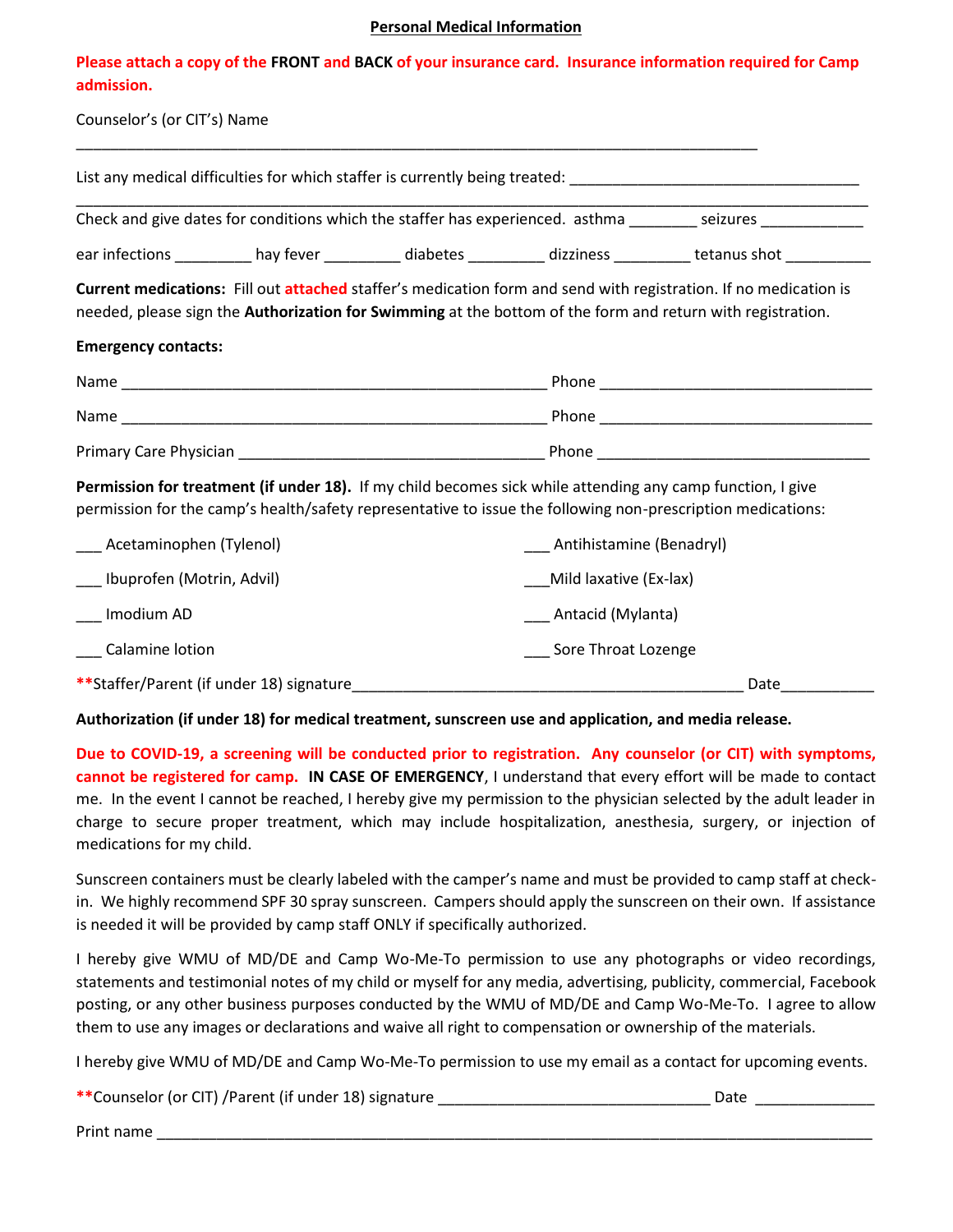Medication Form for: **Wedication** Form for:

Cabin number **(completed by nurse only): \_\_\_\_\_\_\_\_\_\_\_\_\_**

| Medicine | Dosage | Morning | Noon | Evening | Other | As Needed |
|----------|--------|---------|------|---------|-------|-----------|
|          |        |         |      |         |       |           |
|          |        |         |      |         |       |           |
|          |        |         |      |         |       |           |
|          |        |         |      |         |       |           |
|          |        |         |      |         |       |           |
|          |        |         |      |         |       |           |
|          |        |         |      |         |       |           |
|          |        |         |      |         |       |           |
|          |        |         |      |         |       |           |
|          |        |         |      |         |       |           |
|          |        |         |      |         |       |           |
|          |        |         |      |         |       |           |
|          |        |         |      |         |       |           |
|          |        |         |      |         |       |           |
|          |        |         |      |         |       |           |
|          |        |         |      |         |       |           |

**Inhalers and EpiPen will remain with campers at all times.**

**Prescription medicines must be in original pharmacy packaging and will only be dispensed per doctor's instructions.**

**Non-prescription medicines must be in original packaging and will only be dispensed per package instructions.**

### **Authorization for Swimming**

The Camp Wo-Me-To pool has a shallow water section and a deep-water section. Campers who want to swim in the deep water **must** pass a swimming test by our lifeguards. There are lifeguards on duty at all times. No camper will be allowed in the pool area without a signature below.

| <b>Check one:</b> Advanced Swimmer $\Box$ | Average Swimmer $\Box$ | Non—Swimmer $\square$                                         |
|-------------------------------------------|------------------------|---------------------------------------------------------------|
|                                           |                        | is granted my permission to go swimming while attending camp. |

| ** Staffer/Parent (if under 18) signature: | Date |  |
|--------------------------------------------|------|--|
|--------------------------------------------|------|--|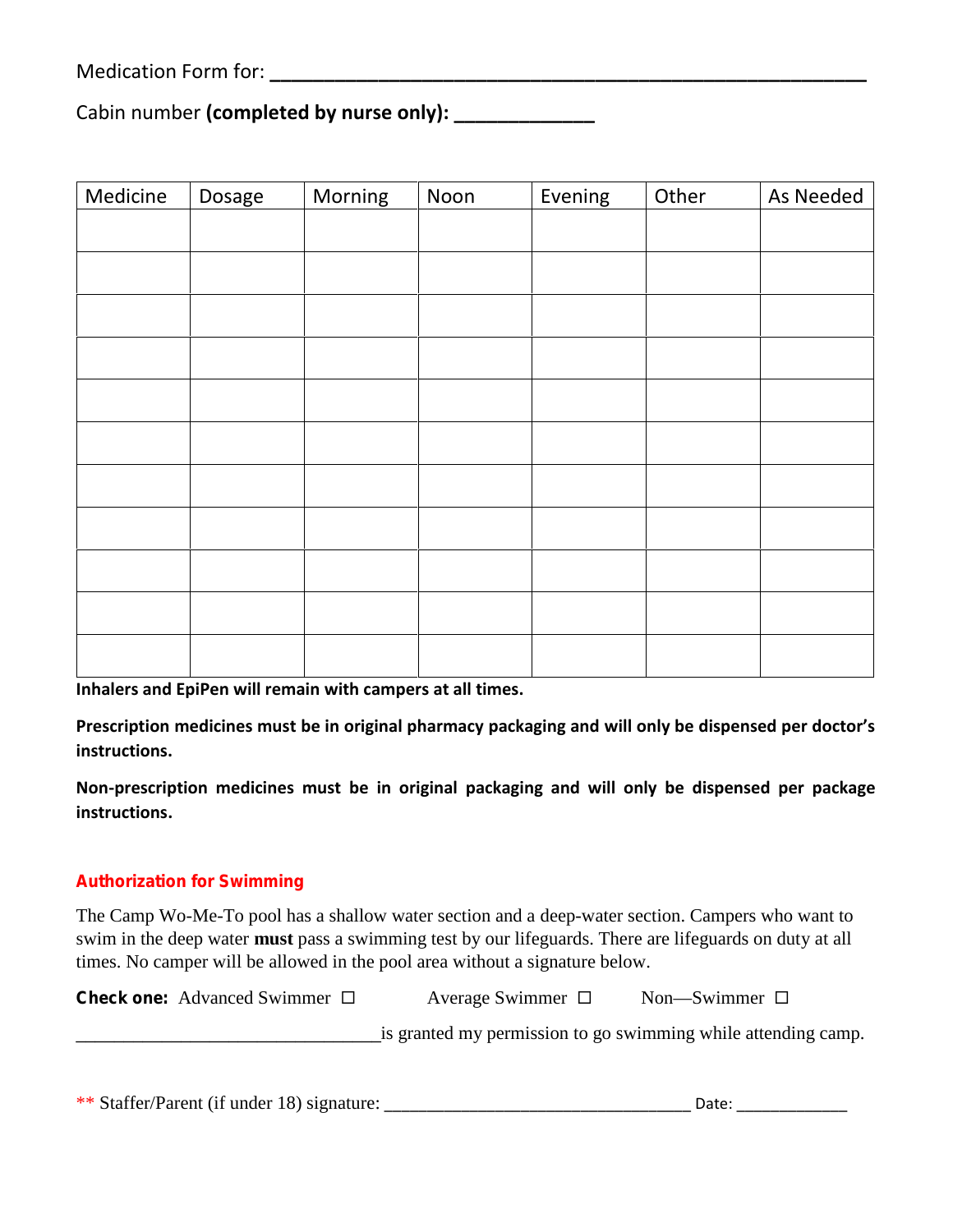Name: \_\_\_\_\_\_\_\_\_\_\_\_\_\_\_\_\_\_\_\_\_\_\_\_\_\_\_\_\_\_\_\_\_\_\_\_\_\_\_\_\_\_\_\_\_\_\_\_

Check the following items you can assist with. Circle those you can lead.

| <b>Drama</b>             | <b>Sports</b>                                                                                                                                                                                                                  | <b>Music</b>       | <b>Sign Language</b> |
|--------------------------|--------------------------------------------------------------------------------------------------------------------------------------------------------------------------------------------------------------------------------|--------------------|----------------------|
| <b>Skits</b>             | Softball                                                                                                                                                                                                                       | Sing               | __ Signing to music  |
| Puppets                  | Volleyball                                                                                                                                                                                                                     | Solos              | Signing scripture    |
| Mime                     | Field games                                                                                                                                                                                                                    | Ensemble           |                      |
| <b>Creative Movement</b> | Canoeing                                                                                                                                                                                                                       | Lead group singing |                      |
| Human Video              | <b>Creek walking</b>                                                                                                                                                                                                           | Play piano         |                      |
|                          | <b>COPES</b>                                                                                                                                                                                                                   | Play guitar        |                      |
|                          |                                                                                                                                                                                                                                | Other instrument   |                      |
|                          |                                                                                                                                                                                                                                |                    |                      |
|                          | Please list your hobbies and leisure time activities: North and the control of the control of the control of the control of the control of the control of the control of the control of the control of the control of the cont |                    |                      |
|                          |                                                                                                                                                                                                                                |                    |                      |
|                          |                                                                                                                                                                                                                                |                    |                      |

\_\_\_\_\_\_\_\_\_\_\_\_\_\_\_\_\_\_\_\_\_\_\_\_\_\_\_\_\_\_\_\_\_\_\_\_\_\_\_\_\_\_\_\_\_\_\_\_\_\_\_\_\_\_\_\_\_\_\_\_\_\_\_\_\_\_\_\_\_\_\_\_\_\_\_\_\_\_\_\_\_\_\_\_\_\_\_\_\_\_\_\_\_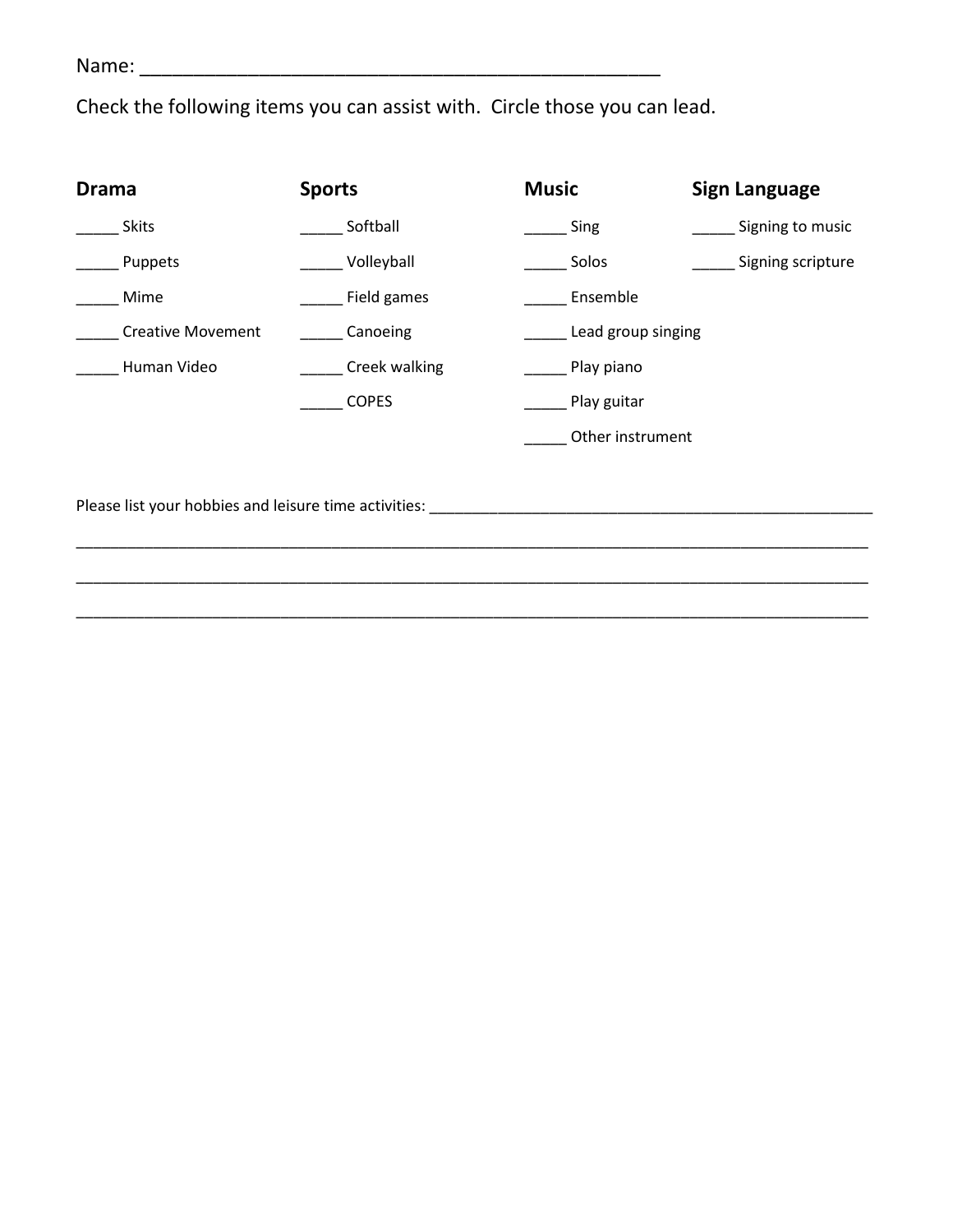## **Girls Camp Staff**

**Camp Counselor:** Counselors are required to be at least 17 years old by June 1 or a high school graduate. Each counselor is responsible for 10-12 girls. She will be involved in planning activities for the girls (under direction of the Program Director) and seeing that those activities are creatively implemented. Being a counselor requires a great deal of maturity, patience, and an understanding of children. Counselors receive complimentary room and board for the week.

**Counselor-In-Training:** Counselors In-Training are required to be 15 years old by June 1<sup>st</sup> (completed 9<sup>th</sup> grade) for younger girls and 16 years old by June 1<sup>st</sup> for older girls. She will work closely with the camp counselor and staff. She should have a mature attitude and a sincere desire to work with her counselor and campers.

1. Indicate the staff position for which you are applying. Clearly mark the first and second choice.

|    | Counselor<br>Counselor-In-Training                                                                                                                                                                                                  |
|----|-------------------------------------------------------------------------------------------------------------------------------------------------------------------------------------------------------------------------------------|
|    | ___________ Recreation Director __________ Tech Support/Photographer<br><b>Music Director</b>                                                                                                                                       |
|    | Will you be available for an interview? Yes/No                                                                                                                                                                                      |
| 2. | Have you had previous experience as a camp staffer? If so, please list where and when:                                                                                                                                              |
| 3. | List activities and/or specific responsibilities you have/have had in your church or school: _____________<br><u> 1989 - Johann Harry Harry Harry Harry Harry Harry Harry Harry Harry Harry Harry Harry Harry Harry Harry Harry</u> |
| 4. | At the present time what are some goals that you have and what is your understanding of God's plan for                                                                                                                              |
| 5. | <u> 1989 - Johann John Stoff, deutscher Stoffen und der Stoffen und der Stoffen und der Stoffen und der Stoffen u</u>                                                                                                               |
| 6. | <u> 1989 - Johann Stoff, deutscher Stoff, der Stoff, der Stoff, der Stoff, der Stoff, der Stoff, der Stoff, der S</u>                                                                                                               |
|    | 7. Do you have any specialized training that may be useful? CPR _____AED ____ Lifeguard ____ Childcare___<br>Other and the contract of the contract of the contract of the contract of the contract of the contract of the          |
|    | 8. Attach a written testimony. Include what your life was like before knowing Christ, how you came to know<br>Christ, and what changes you have seen the Lord do in your life since you accepted Him into your life.                |
|    | <b>References:</b>                                                                                                                                                                                                                  |
|    | Address: ________                                                                                                                                                                                                                   |
|    | Address:                                                                                                                                                                                                                            |
|    | Address:                                                                                                                                                                                                                            |

**Mail application to**: Spring Lee, 101 N. Essex Avenue, Baltimore, MD 21221, springer71704@gmail.com